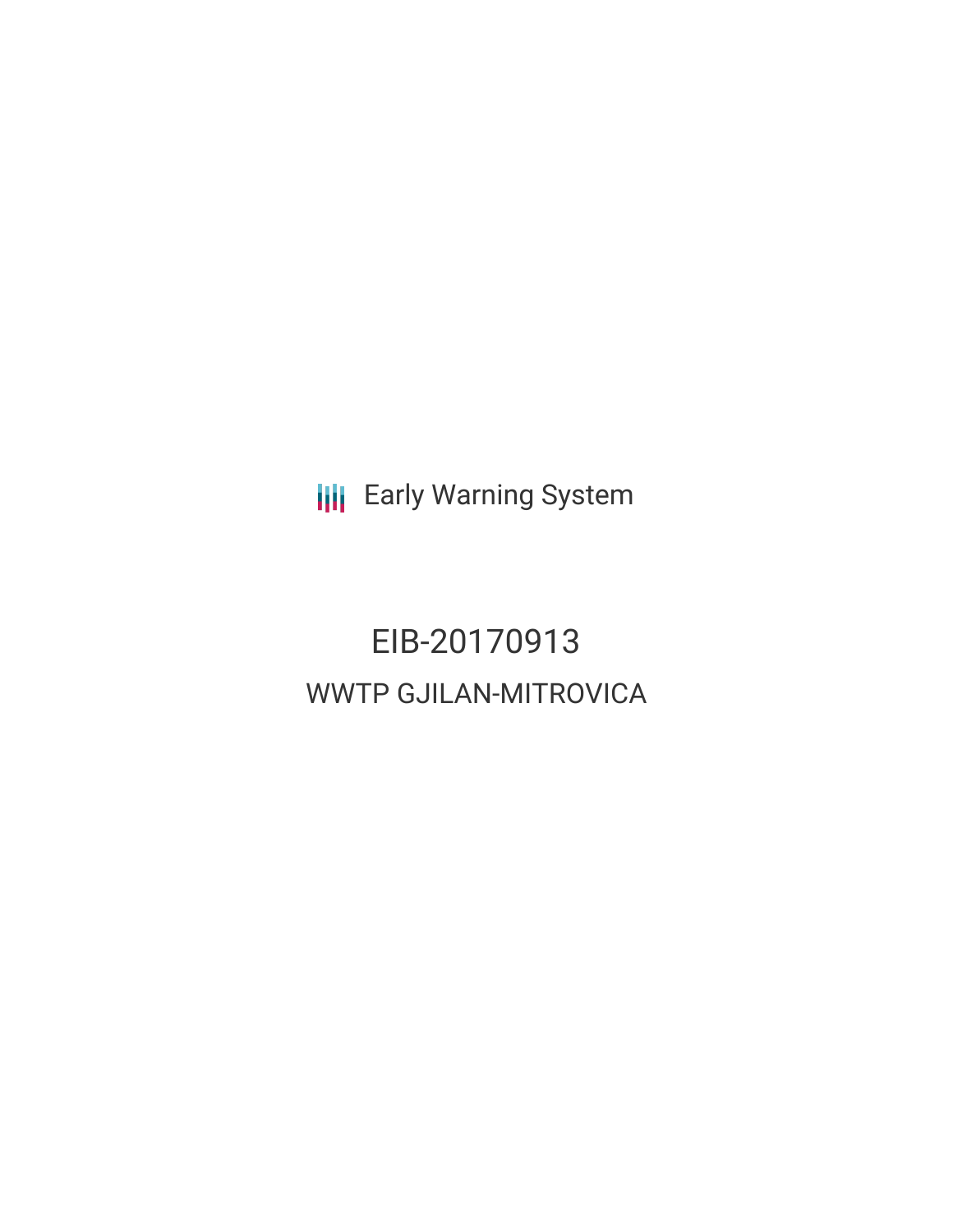# **Quick Facts**

| <b>Countries</b>               | Kosovo                         |
|--------------------------------|--------------------------------|
| <b>Financial Institutions</b>  | European Investment Bank (EIB) |
| <b>Status</b>                  | Proposed                       |
| <b>Bank Risk Rating</b>        | U                              |
| <b>Sectors</b>                 | Water and Sanitation           |
| <b>Investment Type(s)</b>      | Loan                           |
| <b>Investment Amount (USD)</b> | $$11.60$ million               |
| <b>Loan Amount (USD)</b>       | $$11.60$ million               |
| <b>Project Cost (USD)</b>      | \$26.69 million                |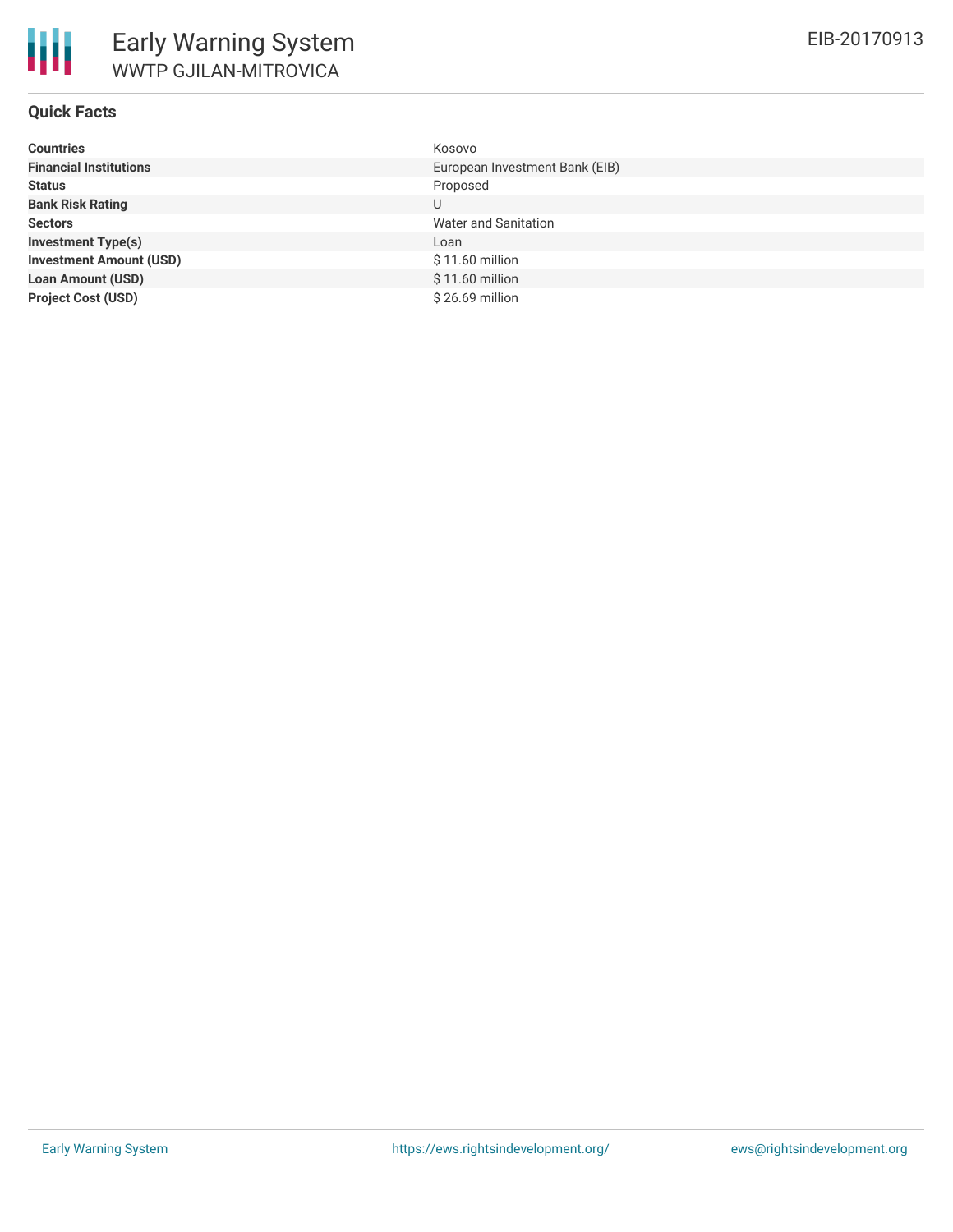

# **Project Description**

According to EIB website, the project consists of the construction of waste water treatment facilities and the rehabilitation of existing sewerage in the municipalities of Gjilan and Mitrovica in Kosovo. It will contribute to the improvement of public health and to the reduction of water pollution levels. The investment will improve living conditions and will ensure alignment with the EU standards. The operation will help build up economic and social resilience, placing priority on efficiency improvements. Further resilience impact is expected in terms of climate action.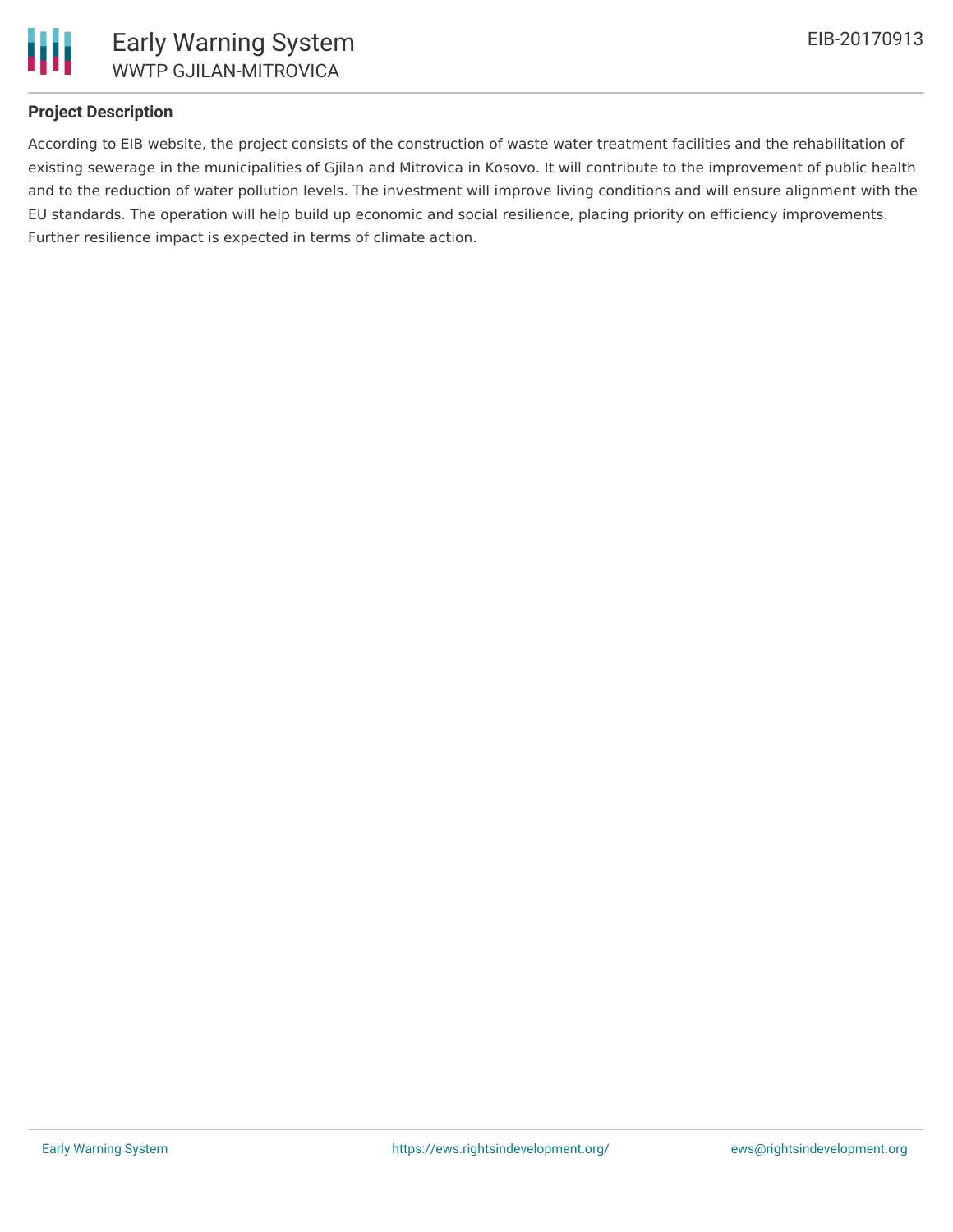# **Investment Description**

冊

European Investment Bank (EIB)